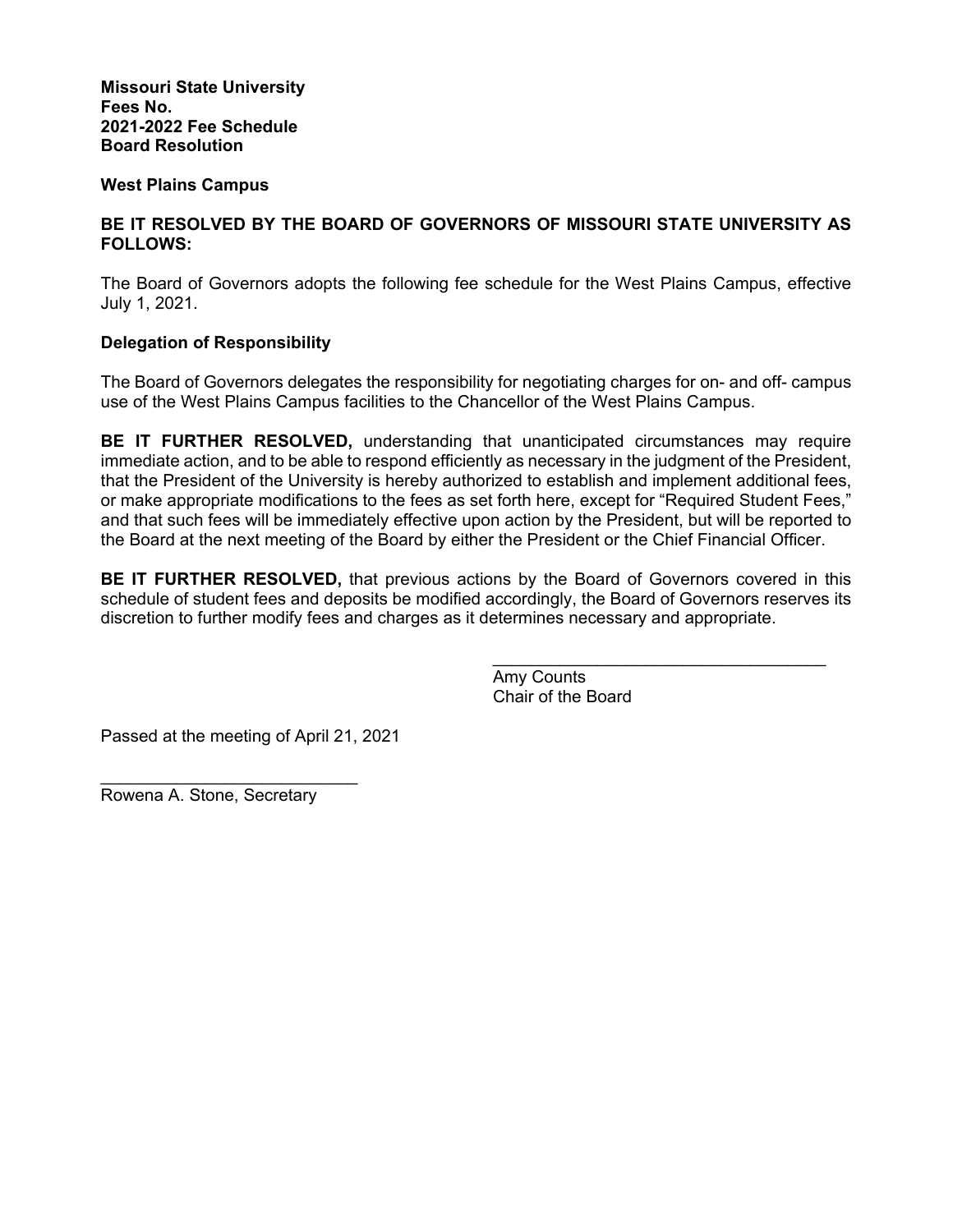# **Table of Contents**

| <b>West Plains Campus</b>                                                                                                                                  | $3 - 12$          |
|------------------------------------------------------------------------------------------------------------------------------------------------------------|-------------------|
|                                                                                                                                                            | 3                 |
| <b>Tuition Example 19</b>                                                                                                                                  | $\mathbf{3}$      |
| <b>Common Fee</b>                                                                                                                                          | $\mathbf{3}$      |
| Scope of the Required Student Fees Schedules                                                                                                               | $\mathbf{3}$      |
| Exceptions to the Required Student Fees Schedules_______________________________                                                                           | $\mathbf{3}$      |
|                                                                                                                                                            | $\mathbf{3}$      |
|                                                                                                                                                            | 4                 |
|                                                                                                                                                            | $\overline{4}$    |
|                                                                                                                                                            | 4                 |
|                                                                                                                                                            | $\overline{4}$    |
|                                                                                                                                                            | 4                 |
| <b>Financial Aid Fees</b>                                                                                                                                  | 4                 |
|                                                                                                                                                            | $\overline{4}$    |
|                                                                                                                                                            | $\overline{5}$ -7 |
| <b>Refunds of Tuition</b>                                                                                                                                  | $5-6$             |
| <b>Student Services Fee Refunds</b>                                                                                                                        | 6                 |
|                                                                                                                                                            | $\overline{7}$    |
|                                                                                                                                                            | $\overline{7}$    |
| <b>Refunds for Non-Attendance</b>                                                                                                                          | $\overline{7}$    |
| Change of Schedule                                                                                                                                         | $\overline{7}$    |
| Exceptions to the Withdrawal and Change of Schedule Fee Refund Policy                                                                                      | $7 - 8$           |
| <b>Laboratory Course Deposit</b><br><u> 1989 - Johann Stoff, deutscher Stoffen und der Stoffen und der Stoffen und der Stoffen und der Stoffen und der</u> | 8                 |
|                                                                                                                                                            | 8                 |
| <b>Library Fines</b>                                                                                                                                       | 8                 |
| Student Conduct - Alcohol & Other Drug Fines                                                                                                               | 8                 |
| <b>Housing Fees</b>                                                                                                                                        | $8-9$             |
| <b>Residence Halls</b><br><u> 1989 - Johann Stein, Amerikaansk politiker († 1908)</u>                                                                      | $8-9$             |
| <b>Residence Hall Deposit</b>                                                                                                                              | 9                 |
|                                                                                                                                                            | 9                 |
| <b>Other Fees/Fines</b>                                                                                                                                    | 9                 |
|                                                                                                                                                            | 9                 |
|                                                                                                                                                            | $9\,$             |
| <b>Parking Permits</b><br><u> 1989 - Johann Stoff, deutscher Stoffen und der Stoffen und der Stoffen und der Stoffen und der Stoffen und der</u>           | $9\,$             |
| Parking Violation Fines [198]                                                                                                                              | 9                 |
| Physical Plant - Replacement Keys (loss or theft)                                                                                                          | 10                |
| Drago College Store                                                                                                                                        | 10                |
| Appendix B                                                                                                                                                 | $11 - 12$         |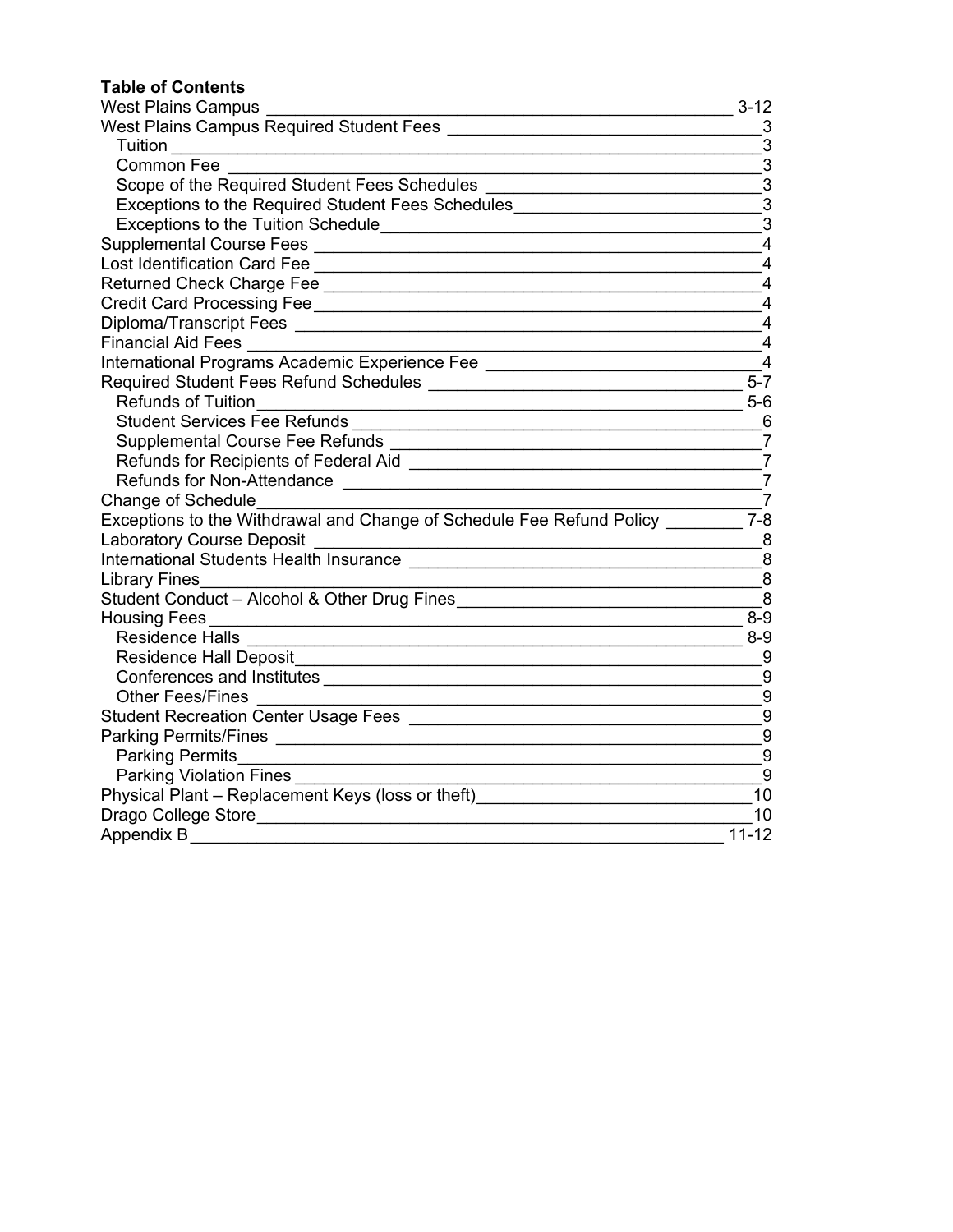# <span id="page-2-0"></span>**West Plains Campus**

# **Required Student Fees**

# **Tuition (Fall 2021, Spring 2022, and Summer 2022)**

|                                   | <b>Missouri</b> | <b>Non-Missouri</b> |
|-----------------------------------|-----------------|---------------------|
|                                   | <b>Resident</b> | <b>Resident</b>     |
| Undergraduate course per-hour fee | \$136.00        | \$272.00            |

#### **Corporate Education**

Corporate education course fees will be negotiated on a case-by-case basis.

#### **Common Fee (assessed in addition to Tuition)**

The Common Fee is assessed in addition to tuition and is based upon the total credit hours for which a student enrolls. The Common Fee is used to cover a variety of student and administrative focused activities. To calculate the total Common Fee incurred each semester, multiply the total Common Fee for one (1) hour by the total number or credit hours enrolled for the semester.

#### **Fall 2021, Spring 2022, and Summer 2022**

| Description                  | Per Credit Hour |
|------------------------------|-----------------|
| <b>Student Services Fees</b> | \$9.71          |
| <b>Administrative Fees</b>   | 5.96            |
| Computer & Technology Fee    | \$8.33          |
| Total per credit hour        | \$24.00         |

#### **Scope of the Required Student Fees Schedules**

- All fees assessed must be paid in full by specified fee deadlines; otherwise, a student's future registration is canceled.
- Courses audited are counted in the same way as courses taken for credit in determining fees.
- *The required student fee schedule is subject to revision by the Board of Governors without notice.*

#### **Exceptions to the Required Student Fee Schedule**

The Dean of Academic Affairs has the authority to approve exceptions to the above required student fee schedule for courses for which the fees must be negotiated with outside agencies.

#### **Exceptions to the Tuition Schedule**

|                                    | <b>Missouri</b><br><b>Residents</b> | Non-<br><b>Missouri</b><br><b>Residents</b> |
|------------------------------------|-------------------------------------|---------------------------------------------|
| <b>Per Credit Hour</b>             |                                     |                                             |
| High School Dual Credit*           | \$68.00                             | \$68.00                                     |
| <b>High School Dual Enrollment</b> | \$85.00                             | \$85.00                                     |
| <b>NUR Courses**</b>               | \$182.00                            | \$364.00                                    |
| <b>Online Courses</b>              | \$166.00                            | \$166.00                                    |
| <b>VIN Courses</b>                 | \$220.00                            | \$220.00                                    |
| <b>WLD Courses</b>                 | \$300.00                            | \$300.00                                    |

\*High school students who enroll in dual credit courses are charged half the seated tuition rate for a Missouri resident and are not charged the common fee. High school students who enroll in any other course, whether on campus or online, are charged \$85.00 per credit hour and the common fee. Supplemental course fees will be charged in full for dual credit and dual enrollment courses, if applicable.

\*\*Per credit hour rate for courses with a NUR (Nursing) prefix, except for NUR 197, and NUR 297.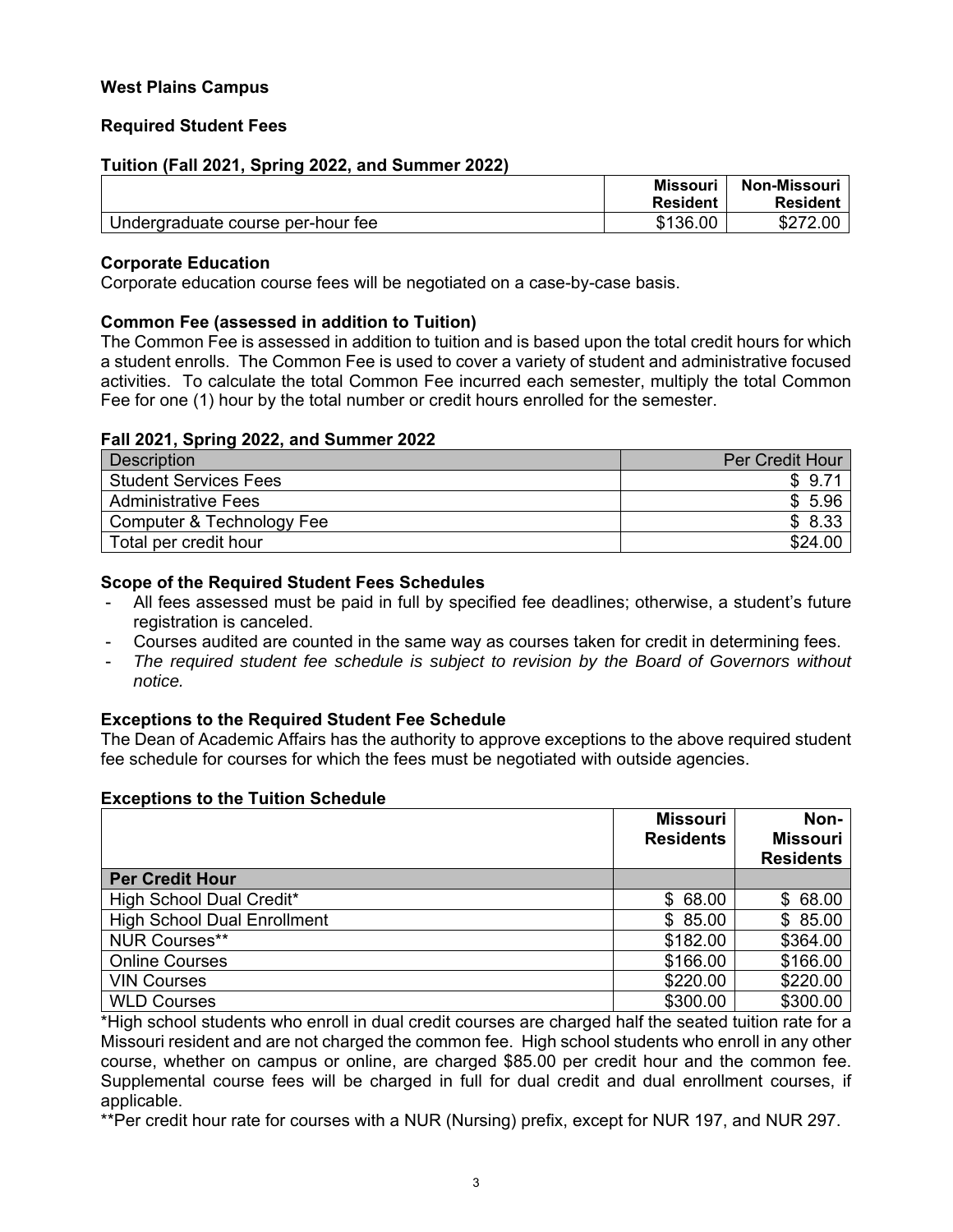# <span id="page-3-0"></span>**Supplemental Course Fees**

Supplemental course fees may be assessed on individual courses to cover the cost of specialized supplies, equipment or services for instruction purposes that are provided by the University to all students enrolled in the course and are in addition to routine instructional expenses. The listing of supplemental course fees in Appendix B will be identified in the catalog and class schedule and will be assessed at the time of registration.

There may be additional supplemental course fees needed during the year for selected courses. For such courses, the Chancellor of the West Plains Campus shall be authorized to recommend supplemental course fees. Supplemental fees recommended will be presented to the President for approval and reported to the Board of Governors at the next meeting of the Board.

#### **Lost Identification Card Fee**

There will be a \$5.00 charge for replacement of a lost student identification card.

# **Returned Check Charge Fee**

A fee of \$30.00 will be charged to the person presenting a check to the University that is not honored by the bank on which the check is drawn. The charge will be for each check returned.

# **Credit Card Processing Fee**

Missouri State University contracts with a third party to process credit card payments to pay balances on accounts for charges. The third-party processing company will charge a separate convenience fee which will apply to all credit card payments. Please review the Business Office website for payment options.

#### **Diploma/Transcript Fees**

All transcript requests will be made through Parchment, Inc. Electronic transcripts will cost \$7.50 and mail delivered transcripts will cost \$10.00. Transcripts for the China campus will be processed directly through Registration and Records at no cost.

A \$25.00 delivery fee will be charged for transcripts, enrollment verifications, and other documents sent via express or overnight mail inside the continental United States. International transcripts cost is \$47.50/transcript. The actual cost to the University will be charged for enrollment verifications, and other documents sent via express or overnight mail outside the continental United States. Thirdparty transcripts will be charged \$12.00 per transcript.

Reissued diploma requests will be made through Parchment, Inc. A \$5.00 delivery fee will be charged by Parchment, Inc. for reissued diplomas.

#### **Financial Aid Fees**

Emergency Short-Term Loan Service Charge: There is a service charge of \$5.00 for each Short-Term Loan processed for the student.

#### **International Programs Academic Experience Fee**

An International Programs Academic Fee (IPAEF) must be paid by individuals traveling with an international Education Abroad program and/or participating in an international academic experience. West Plains students participating in a West Plains short-term faculty-directed program will pay a \$50.00 fee. West Plains students participating in a short-term faculty-directed program through the Springfield campus will pay the Springfield IPAEF of \$150. All students participating in an international Education Abroad program or international academic experience are required to carry University-approved health insurance that includes emergency medical, political, or natural disaster evacuation, as well as repatriation of remains. The cost of insurance is included in the International Programs Academic Experience Fee. This fee is non-refundable.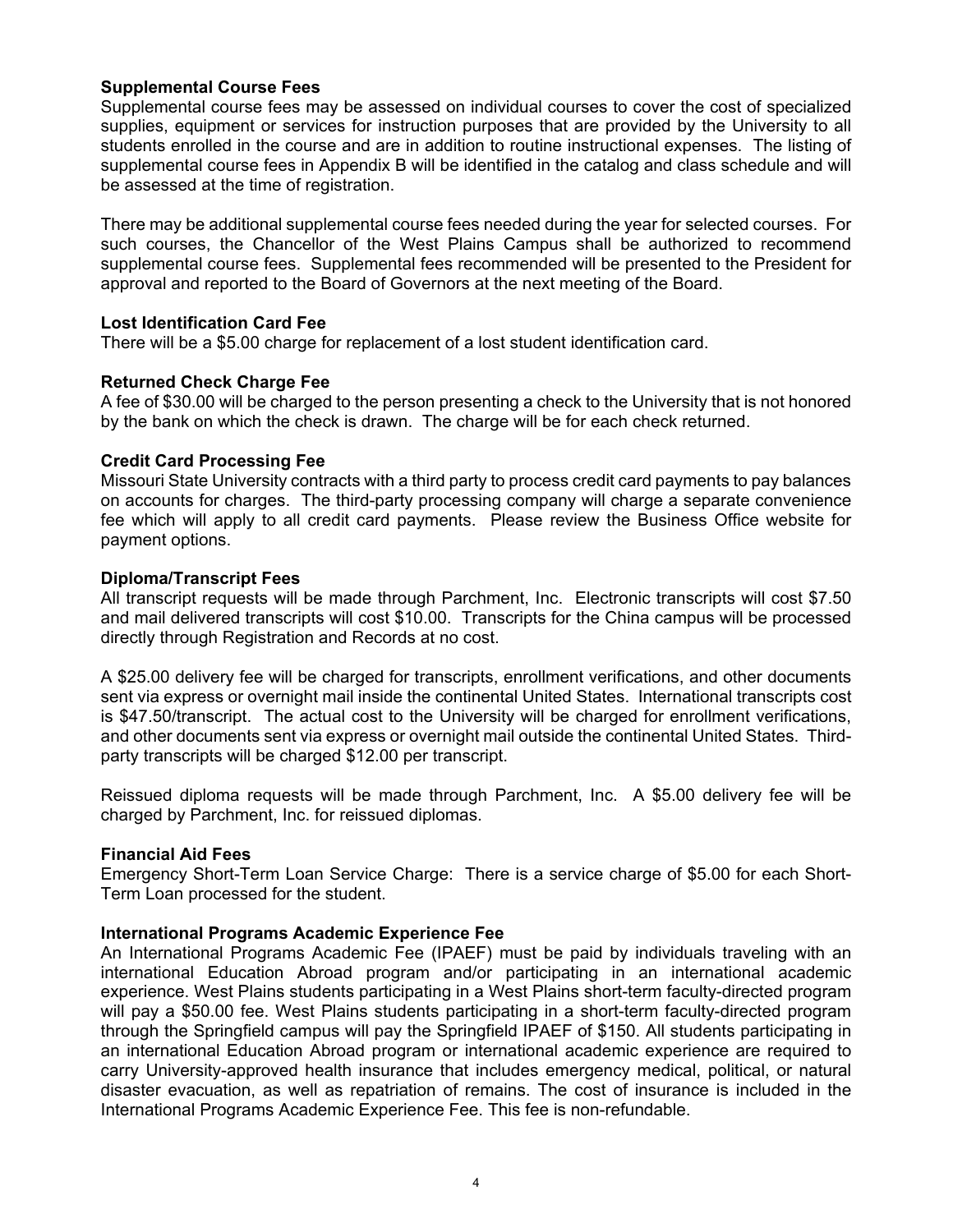# <span id="page-4-0"></span>**Required Student Fees Refund Schedules**

Refunds are determined separately for tuition, common fees, and supplemental and sections fees as indicated below. In all cases, the date used in determining refunds shall be the date the student completes the transaction online or submits an official withdrawal or change of schedule request to the Office of Registration and Records. For withdrawal requests submitted by mail, the postmark date shall be used.

# **Refunds of Tuition**

If a student drops or withdraws from a full semester-length class prior to the ninth week, the tuition refund shall be as follows:

| On or before the fifth day of the semester | 100%      |
|--------------------------------------------|-----------|
| Days 6 through 10 of semester              | 75%       |
| Days 11 through 20 of semester             | 50%       |
| Days 21 through 40 of semester             | 25%       |
| After the $40th$ day of semester           | No refund |

# **Refunds for Block Classes (Fall and Spring)**

If a student drops or withdraws from a block class (first block or second block), the refund shall be as follows: On or before the fifth day of the block 100% Days 6 through 10 of the block **The Contract Contract 1** and the T<sub>5</sub>% Days 11 through 14 of the block 50% Days 15 through 20 of the block **25%** After the  $20<sup>th</sup>$  day of the block  $\blacksquare$  No refund

# **Refunds for Summer Classes**

If a student drops or withdraws from a session 1 (8 weeks) summer class, the refund shall be as follows:

| On or before the fifth day of the semester | 100%      |
|--------------------------------------------|-----------|
| Days 6 through 10 of the semester          | 75%       |
| Days 11 through 14 of the semester         | 50%       |
| Days 15 through 20 of the semester         | 25%       |
| After the $20th$ day of the semester       | No refund |

If a student drops or withdraws from a session 2 or 4 (4 weeks) summer class, the refund shall be as follows:

| On or before the first day of the term | 100%      |
|----------------------------------------|-----------|
| Days 2 and 3 of the term               | 75%       |
| Days 4 and 5 of the term               | 50%       |
| Days 6 through 10 of the term          | 25%       |
| After the $10th$ day of the term       | No refund |
|                                        |           |

If a student drops or withdraws from a session 3 (5 weeks) summer class, the refund shall be as follows:

| On or before the second day of the term    | 100%      |
|--------------------------------------------|-----------|
| Day 3 of the term                          | 75%       |
| Days 4 through 6 of the term               | 50%       |
| Days 7 through 12 of the term              | 25%       |
| After the 12 <sup>th</sup> day of the term | No refund |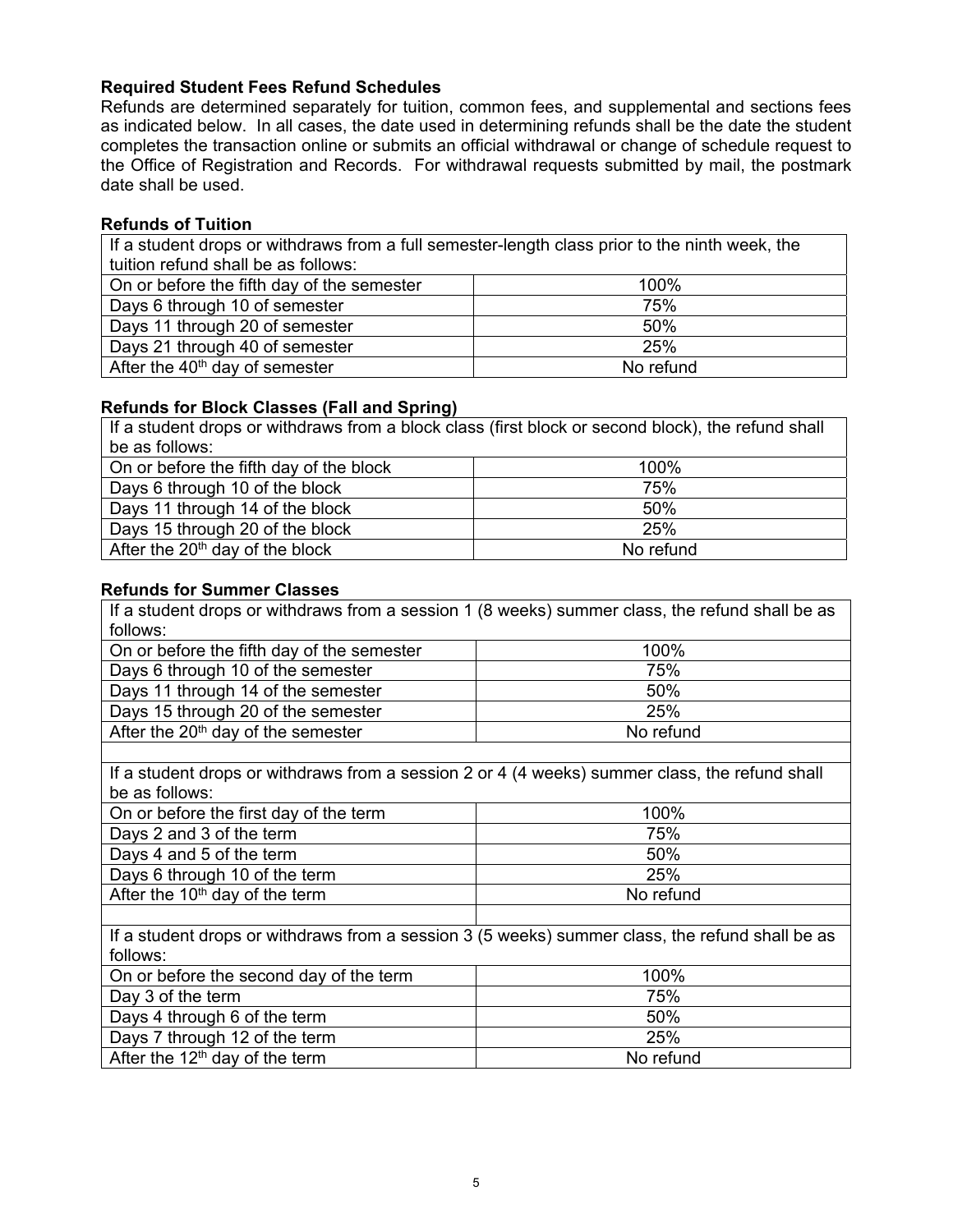# <span id="page-5-0"></span>**Refunds for Classes with a term\* of 19 days or less (including Intersession)**

The refund for courses with a term\* of 19 days or less (including Intersession) is 100% if the class is dropped by the end of the first day of the term. After the first day of the term, refunds are made on the basis of the number of days in the term per the following schedule:

| Number of        |                |                |                         |                  |
|------------------|----------------|----------------|-------------------------|------------------|
| Days in          | 100%           | 75%            | 50%                     | 25%              |
| Term             |                |                |                         |                  |
| 1                | Prior to day 1 | n/a            | n/a                     | n/a              |
| $\overline{2}$   |                | n/a            | n/a                     | n/a              |
| 3                |                | $\overline{2}$ | n/a                     | n/a              |
| $\overline{4}$   |                | $\overline{2}$ | n/a                     | 3                |
| 5                |                | $\overline{2}$ | 3                       | 4                |
| 6                |                | $\overline{2}$ | $\overline{3}$          | 4                |
| $\overline{7}$   |                | $\overline{2}$ | 3                       | 4                |
| 8                |                | $\overline{2}$ | 3                       | 4                |
| $\boldsymbol{9}$ |                | $\overline{2}$ | 3                       | 5                |
| 10               |                | $\overline{2}$ | 3                       | 5                |
| 11               |                | $\overline{2}$ | $\overline{3}$          | 6                |
| 12               |                | $\overline{2}$ | $\overline{4}$          | 7                |
| 13               |                | $\overline{2}$ | $\overline{\mathbf{4}}$ |                  |
| 14               |                | $\overline{2}$ | $\overline{\mathbf{4}}$ | 8                |
| 15               |                | $\overline{2}$ | 4                       | 8                |
| 16               |                | $\overline{2}$ | 5                       | 9                |
| 17               |                | $\overline{3}$ | $\overline{5}$          | $\boldsymbol{9}$ |
| 18               |                | 3              | 5                       | 10               |
| 19               |                | 3              | $\overline{5}$          | 10               |

# **Refunds for Classes with a term\* of 20 days or more:**

The refund for classes with a term\* of 20 days or more is 100% if the class is dropped before the end of the second day of the term (even if the class does not meet on the second day of the term). Additional refund periods are proportionate to the refund periods described above for full semester classes. Refund deadlines are calculated as follows:<br>-  $75\%$  refund = 0.133 times the length of term

- $75\%$  refund = 0.133 times the length of term
- $50\%$  refund = 0.267 times the length of term
- $-$  25% refund = 0.533 times the length of term

Standard rounding rules apply (e.g., the 75% refund deadline for a 25-day term is 0.133 x 25 or 3.325, which will be rounded down to day 3; the 50% refund deadline for a 25-day term is 0.267 x 25 or 6.675, which will be rounded up to day 7). The Office of the Registrar maintains refund deadline dates for each class length.

\*For classes that are not full semester classes, refunds are based on the 'length of term.' For those classes, the 'term' begins with the start date of the class and ends with the end date. The length of term is the number of days in that period, including the start and end date but excluding weekend and holidays when classes are not in session.

#### **Student Services Fee Refunds**

If a student drops during the 100% refund period for tuition (as indicated above), then 100% of the Common Fee will be refunded. No refund of the Common Fee will be issued for students who drop after the 100% refund period, unless officially approved through the Refund Exception Appeal Committee.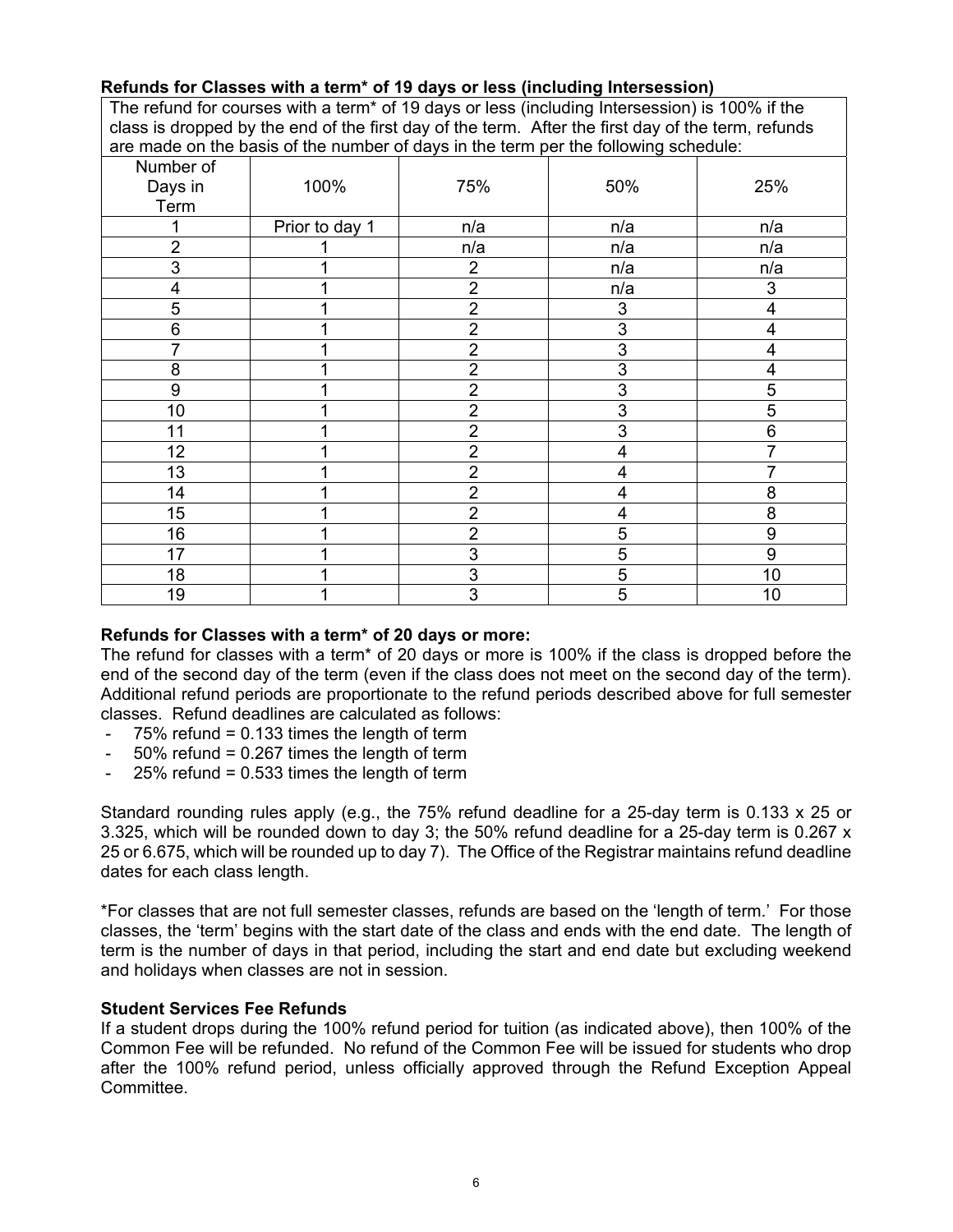# <span id="page-6-0"></span>**Supplemental Course Fee Refunds**

If a student drops a course(s) during the 100% refund period for tuition (as indicated above), then 100% of supplemental fees for the course(s) being dropped will be refunded (with the exception of fees that have already been expended on the part of the student, or an access code that has been opened). No refund of supplemental or section fees is issued for students who drop a course(s) after the 100% refund period, or for an access code that has been opened/used that was purchased through use of a supplemental course fee.

# **Refunds for Recipients of Federal Aid**

For students who are recipients of Federal Title IV student aid, refunds will be made in accordance with all applicable federal regulations.

# **Refunds for Non-Attendance**

Students will be administratively withdrawn for the following circumstances:

- Reported as Never Attended by the
	- $\circ$  10<sup>th</sup> class day of the 16-week or longer term
	- $\circ$  7<sup>th</sup> class day of the 8-week term
	- $\circ$  4<sup>th</sup> class day of the 5-week and 4-week term
	- $\circ$  2<sup>nd</sup> class day of a 2-week or less term
- Determined to have enrolled in a course without the appropriate pre-requisite course
- Are academically suspended and have not been reinstated through the academic appeal process

Students who are administratively withdrawn will have their schedule removed and tuition and fees will be refunded at 100%. However, non-tuition related charges will continue to be the responsibility of the student.

#### **Changes of Schedule**

Students who drop courses during the change of schedule period will receive a credit on their account in accordance with the Required Student Fees Refund Schedule (see Required Student Fees Refund Schedules). Because courses are not supposed to be added after the change of schedule period, dropped courses, and added courses (including section changes), **will result** in an additional financial obligation for the student. Exceptions may be granted when the department of the course(s) dropped and added provides written verification to the Office of Academic Affairs stating that the late schedule change was required or recommended by the department. Courses may be added during the change of schedule period. Additional cost of courses added must be paid at the time the change of schedule is processed, or the student must be completely enrolled in the My Payment Plan.

#### **Exceptions to the Withdrawal and Change of Schedule Fee Refund Policy**

Exceptions to the withdrawal and change of schedule fee refund policy must be approved by the registration and records office. Appeals must be submitted within one month of the date of the withdrawal or change of schedule and should be accompanied by appropriate supporting documentation. The Refund Exception Appeal Request form can be found at https://wp.missouristate.edu/recreg/forms.htm.

Missouri State University-West Plains will make the following efforts to identify students who are registered but not attending classes:

- Attendance tracking Instructors will monitor class rosters. After the allotted time for attendance to be reported, instructors will report students who meet the following conditions:
	- o A student is attending class but not on their class roster.
	- o A student is listed on the class roster but not attending class.
- If a student is attending but is not registered, the registration and records office notifies the student via University email and requests he/she contact the office immediately to resolve the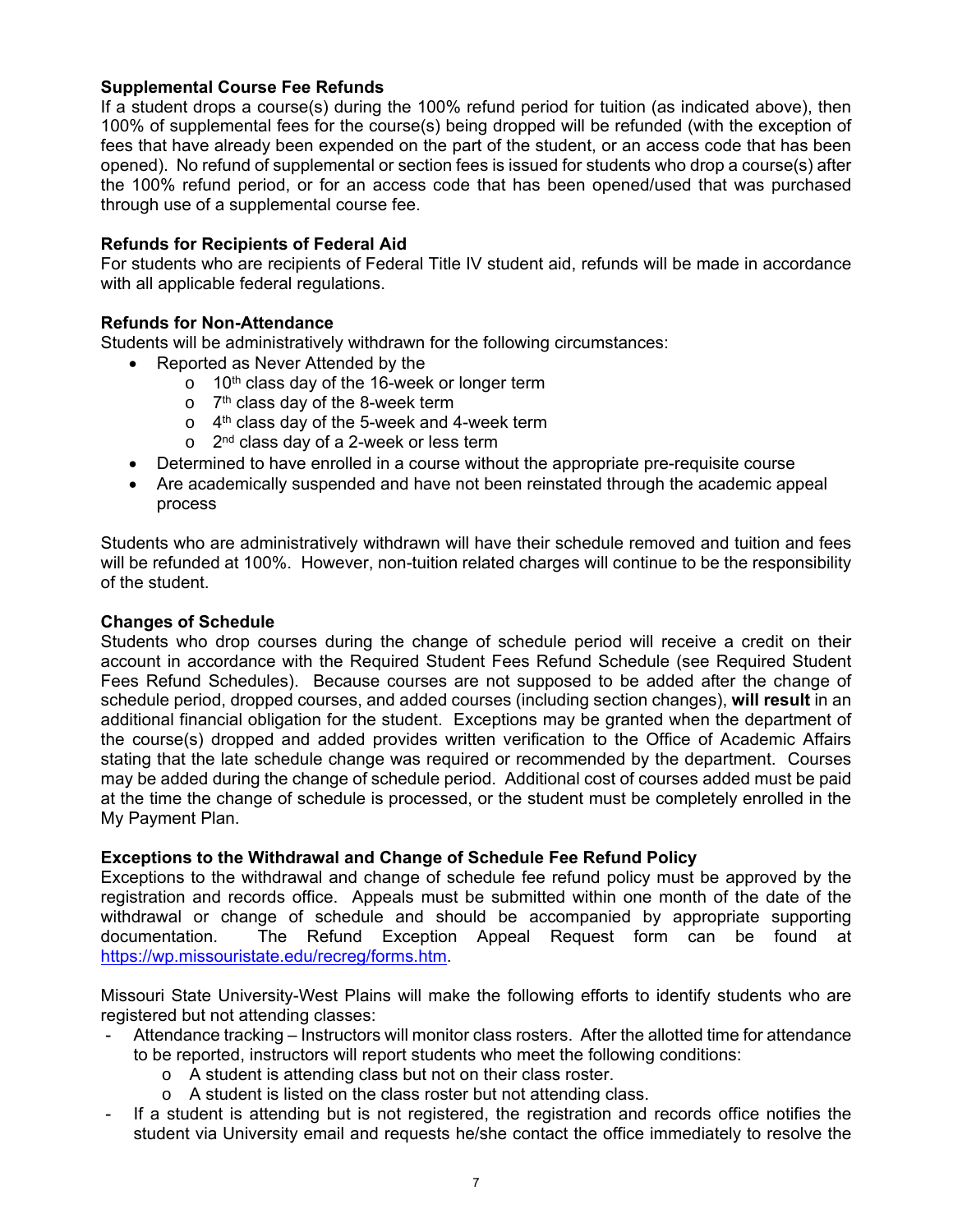<span id="page-7-0"></span>situation. Students registered but not attending classes will be withdrawn from all classes or dropped from the class they are not attending.

# **Laboratory Course Deposit**

No deposit is required for laboratory courses. A student responsible for unusual breakage or loss of equipment will be required to pay for such breakage or loss.

# **International Students Health Insurance**

#### **Fall 2021, Spring 2022, and Summer 2022**

This charge will be assessed each semester at the time of registration to all students for whom Missouri State University has issued F-1 or J-1 student visa documents.

| Insurance Plan                                            | Amount     | Approximate           |
|-----------------------------------------------------------|------------|-----------------------|
|                                                           |            | <b>Coverage Dates</b> |
| Annual                                                    | \$1,554.00 | 08/10/21-08/09/22     |
| Fall 2021 - Regular                                       | \$777.00   | 08/10/21-12/31/21     |
| Spring/Summer 2022 - Regular                              | \$ 777.00  | 01/01/22-08/09/22     |
| Summer 2022 – Regular (for students not attending spring) | \$298.00   | 06/01/22-08/09/22     |

# **Library Fines**

| <b>Fine Rate</b>        | Maximum |
|-------------------------|---------|
| \$1.00 per hour overdue | \$25.00 |
| \$5.00 per day overdue  | \$30.00 |
| $$1.00$ per day         | \$25.00 |
| <b>Actual Cost</b>      | N/A     |
|                         |         |

Fees below \$2.00 are waived.

# **Student Conduct – Alcohol & Other Drug Fines**

| Alcohol – First Violation  | 25.00<br>\$. |
|----------------------------|--------------|
| Alcohol – Second Violation | \$50.00      |
| Alcohol – Third Violation  | \$100.00     |
| Drug Violations            | \$50.00      |

#### **Housing Fees**

Residence hall rates include utilities, internet access, unlimited access to washers and dryers, and additional printing in the residence hall computer lab.

#### **Fall 2021 and Spring 2022**

| Room and Board Facilities (19-meal-per-week plan) |                          |            |  |  |
|---------------------------------------------------|--------------------------|------------|--|--|
|                                                   | Per Semester             | Per Year   |  |  |
| West Plains Residence Hall - Grizzly House        | \$3,139.00               | \$6,278.00 |  |  |
| West Plains Residence Hall - Grizzly Lofts        | \$6,950.00<br>\$3,475.00 |            |  |  |
| <b>Non-Resident Meal Plans</b>                    | Per Semester             |            |  |  |
| <b>Two Meals Per Week</b>                         | \$199.00                 |            |  |  |
| Three Meals Per Week                              | \$285.00                 |            |  |  |
| <b>Four Meals Per Week</b>                        | \$344.00                 |            |  |  |
| <b>Five Meals Per Week</b>                        |                          | \$407.00   |  |  |

# **Summer 2022**

| Room and Board (Room $$1,063.00 +$ Debit Meal Plan $$285.00$ ) | \$1,348.00 |
|----------------------------------------------------------------|------------|
| Utilities and refrigerators are included in the above rates.   |            |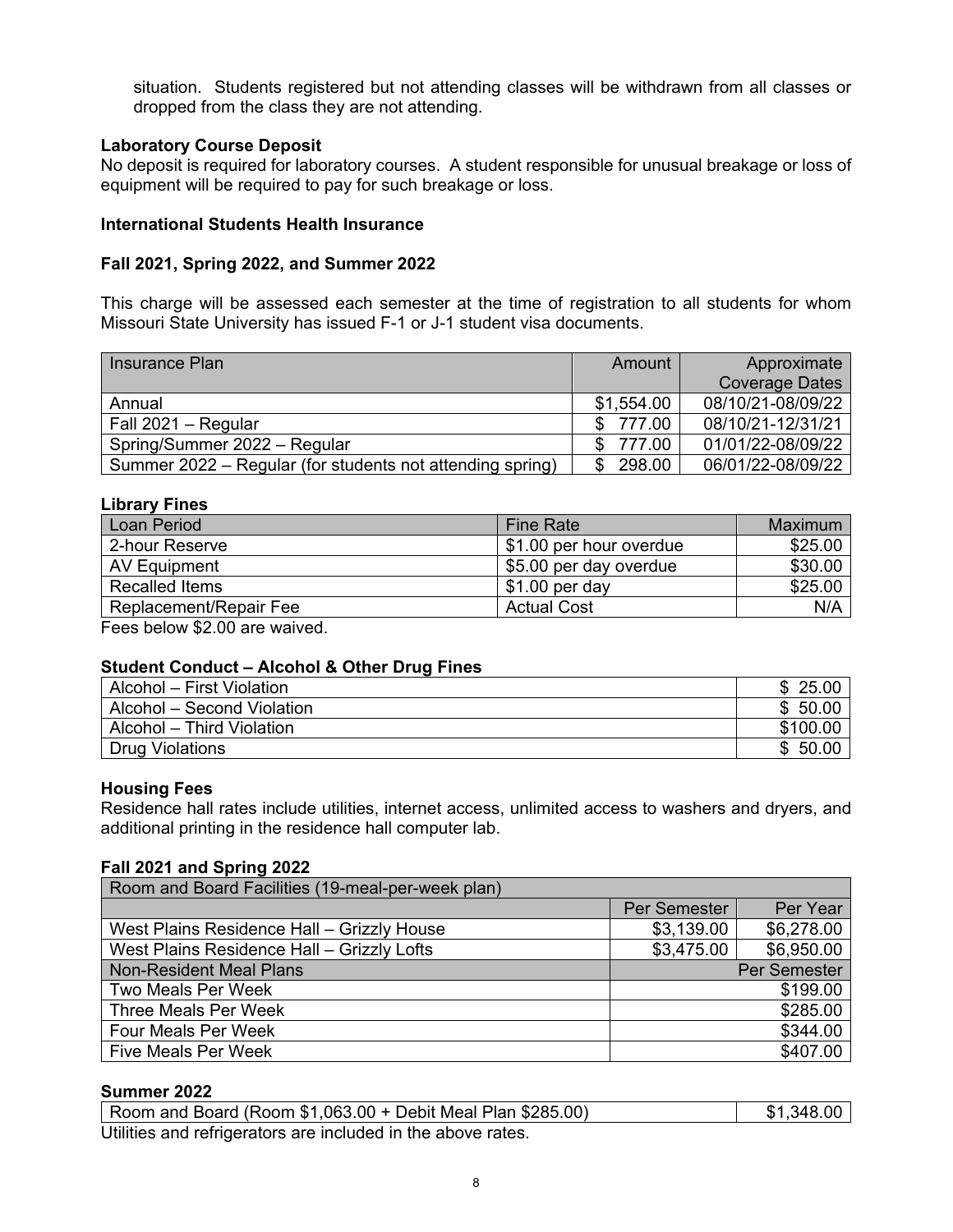<span id="page-8-0"></span>Single occupancy may be approved for the Fall and Spring semesters only if space is available. An additional charge of \$200.00 per semester will be made for student requested single occupancy.

# **Residence Hall Deposits**

A \$100.00 security deposit is required of all applicants for University housing.

The deposit serves as the applicant's guarantee that the contract will be completed. Also, it may be used to cover damages or other charges if the contract is completed. The contract period is for the Fall and Spring semesters. Housing for the Summer session is covered by a separate contract and deposit.

Provisions for room and board refund/forfeiture of deposits are stated in the *Student Housing Contract.* 

#### **Conferences and Institutes (Effective May 1, 2021)**

| Daily room rates for double occupancy with air conditioning, no meal plan |                        |  |  |  |
|---------------------------------------------------------------------------|------------------------|--|--|--|
|                                                                           | <b>Housing Without</b> |  |  |  |
|                                                                           | <b>Linen Services</b>  |  |  |  |
| Non-student groups*                                                       | \$20.00                |  |  |  |
| Prospective student groups                                                | \$17.00                |  |  |  |
| Current student groups*                                                   | \$15.00                |  |  |  |
| Children (ages 3-12) with accompanying parents                            | 7.00                   |  |  |  |

\*Rates are negotiable for large non-student groups (larger than 50 persons); rate exceptions for current student groups or individuals must be approved by the Dean of Student Services.

#### **Other Fees/Fines**

| hall)<br>Key<br>room.<br>(mailbox.<br>Replacement<br>and | د.      |
|----------------------------------------------------------|---------|
| Damades                                                  | /arıous |

#### **Student Recreation Center Usage Fees**

| <b>Students</b>                             | No charge       |
|---------------------------------------------|-----------------|
| Faculty and staff (full-time and part-time) | No charge       |
| All others (SGA approved days only)         | $$3.00$ per day |

\*Community members under the age of 16 must be accompanied by an adult.

#### **Parking Permits/Fines**

#### **Parking Permits (Students/Faculty/Staff)**

| Students*                                    | $$25.00$ per year |
|----------------------------------------------|-------------------|
| Faculty                                      | $$25.00$ per year |
| Staff                                        | $$25.00$ per year |
| Part-time Faculty or Staff                   | No charge         |
| <b>Additional/Replacement Parking Permit</b> | \$5.00            |
| $\overline{\phantom{0}}$                     | .<br>.<br>.       |

**\***Parking permits for students are included in the Common Fee. Students not having the Common Fee assessed may request a parking permit for \$20.00 per academic year.

#### **Parking Violation Fines**

| <b>Permit Not Present</b>    | 10.00 |
|------------------------------|-------|
| <b>Altered/Stolen Permit</b> | 60.00 |
| Parked in "No Parking" Zone  | 10.00 |
| Not Parked Wholly in Space   | 10.00 |
| No Disabled Permit           | 60.00 |
| <b>Obstructing Traffic</b>   | 10.00 |
| Parked in Visitors' Space    | 10.00 |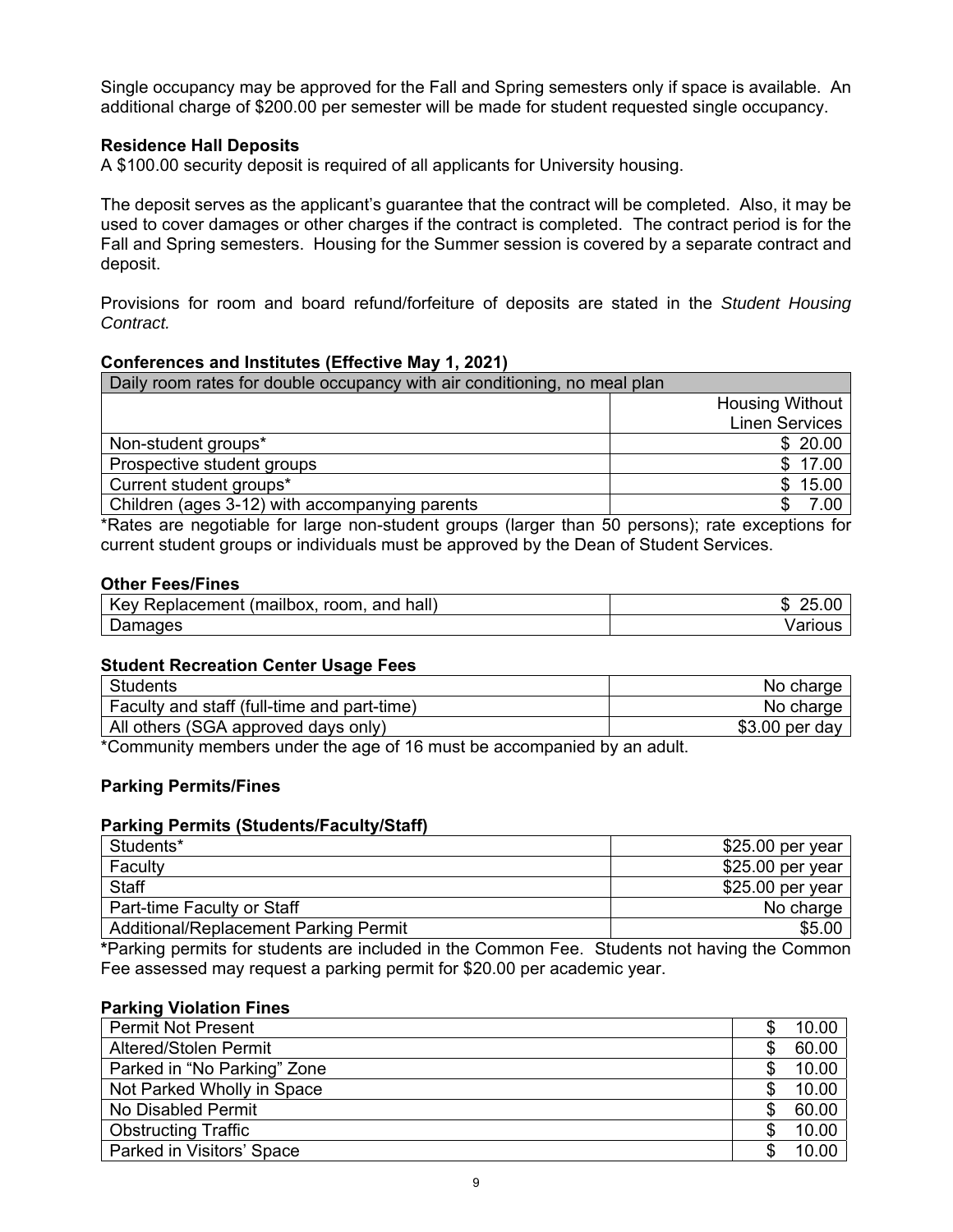#### <span id="page-9-0"></span>**Physical Plant – Replacement Keys (loss or theft)**

| Standard Key                                 |     | 25.00      |
|----------------------------------------------|-----|------------|
| Outside Door Key                             |     | 50.00      |
| <b>High Security Key</b>                     | \$. | 250.00     |
| Campus Master Key                            | \$. | 500.00     |
| Maximum Contractor Fine for Lost/Stolen Keys |     | \$5,000.00 |

Fines revert to individual faculty, staff, and student Accounts Receivable accounts if not paid or appealed within 15 days. No late fees apply; however, Accounts Receivable accounts accrue a 1% per month service fee for unpaid charges.

# **Drago College Store**

# **Textbook Reservation Fee**

A textbook reservation deposit of \$10.00 is collected at the time a student reserves their textbooks for the following semester. When the textbooks are picked up, the \$10.00 deposit is applied toward the balance owed for the books purchased. If the reserved textbooks are not picked up, the \$10.00 deposit will be used to cover restocking the textbooks.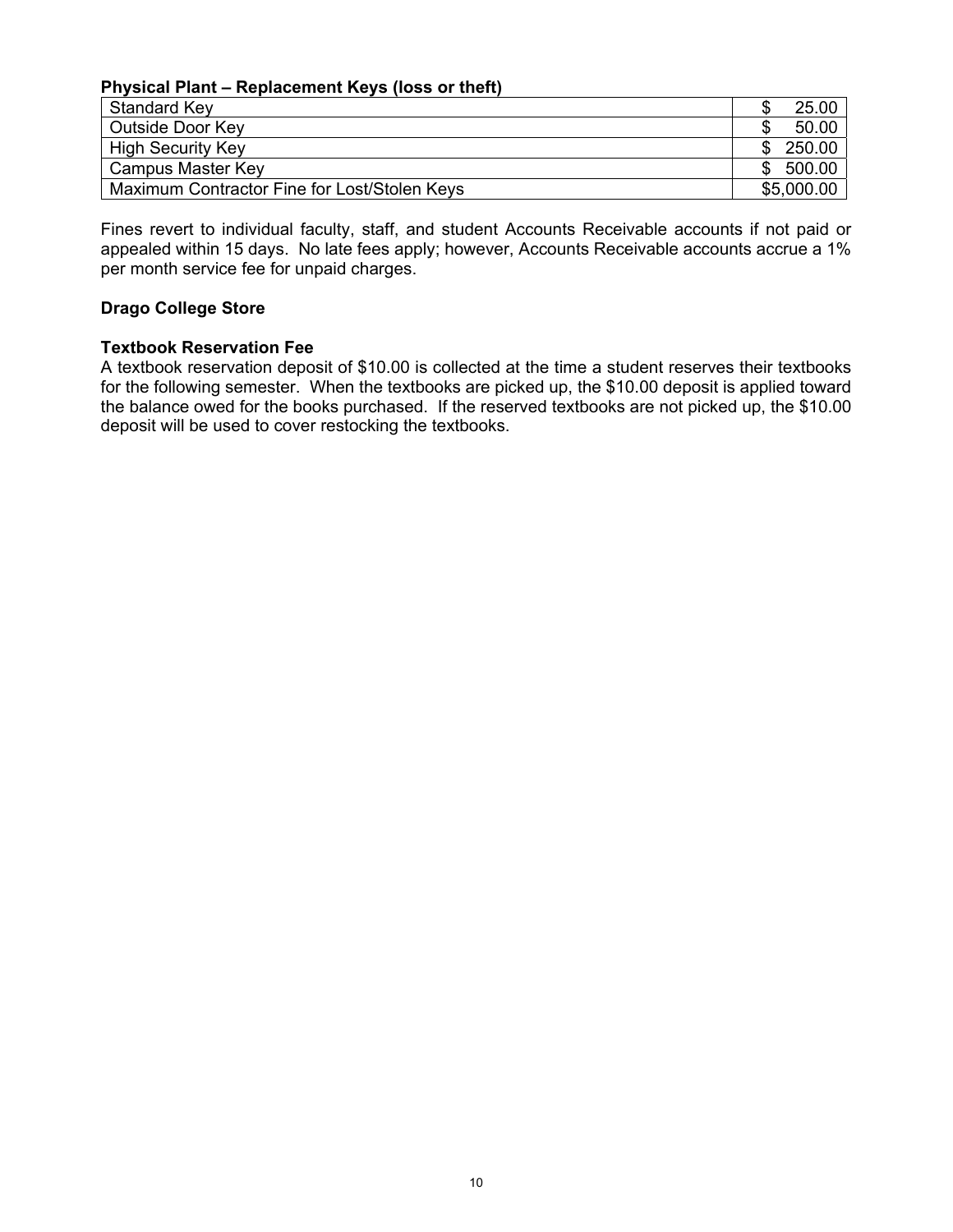# **Appendix B**

# <span id="page-10-0"></span>**Supplemental Course Fees for West Plains Campus for Fall 2021, Spring 2022, and Summer 2022**

| Course     | Number | <b>Title</b>                                                          | Amount               |
|------------|--------|-----------------------------------------------------------------------|----------------------|
| <b>ACC</b> | 290    | <b>Accounting Software Applications</b>                               | \$137.00             |
| <b>AGR</b> |        | All AGR courses except AGR 150, 162, 163, 164, 262, 263, and 264      | \$20.00              |
| <b>AGR</b> | 162    | Introduction to Riding                                                | \$130.00             |
| <b>AGR</b> | 163    | Introduction to Hunt Seat Equestrian Competition                      | \$130.00             |
| <b>AGR</b> | 164    | Introduction to Stock Seat Equestrian Competition                     | \$130.00             |
| <b>AGR</b> | 262    | Riding for Horse Training                                             | $\overline{$}155.00$ |
| <b>AGR</b> | 263    | Intermediate Hunt Seat Equestrian Competition                         | \$130.00             |
| <b>AGR</b> | 264    | Intermediate Stock Seat Equestrian Competition                        | $\overline{$}130.00$ |
| <b>ALH</b> | 100    | <b>Certified Nurse Assistant</b>                                      | $\sqrt{$}3$ 15.00    |
| <b>ALH</b> | 105    | <b>Certified Nurse Assistant Clinical</b>                             | $\sqrt{$}85.00$      |
| <b>ART</b> | 98     | Topics in Art and Design                                              | \$20.00              |
| <b>ART</b> | 100    | <b>Two-Dimensional Design</b>                                         | \$20.00              |
| <b>ART</b> | 101    | <b>Three-Dimensional Design</b>                                       | $\sqrt{$}$ 20.00     |
| <b>ART</b> | 115    | Drawing I                                                             | \$20.00              |
| <b>ART</b> | 202    | Intermediate Design                                                   | \$20.00              |
| <b>ART</b> | 215    | Drawing II                                                            | \$20.00              |
| <b>AST</b> | 113    | <b>Modern Astronomy</b>                                               | \$20.00              |
| <b>AST</b> | 114    | Survey of Astronomy                                                   | \$20.00              |
| <b>AST</b> | 115    | <b>Basic Astronomy</b>                                                | \$20.00              |
| <b>BIO</b> | 100    | <b>Biological Science for Educators</b>                               | $\sqrt{$}45.00$      |
| <b>BIO</b> | 111    | <b>Understanding Biology Systems Through Inquiry</b>                  | $\overline{$}35.00$  |
| <b>BIO</b> | 121    | General Biology I                                                     | \$35.00              |
| <b>BIO</b> | 122    | General Biology II                                                    | \$35.00              |
| <b>BIO</b> | 210    | <b>Elements of Microbiology</b>                                       | \$35.00              |
| <b>BIO</b> | 235    | Genetics                                                              | \$35.00              |
| <b>BMS</b> | 110    | Introduction to the Biomedical Sciences                               | \$35.00              |
| <b>BMS</b> | 111    | Introduction Laboratory in Biomedical Sciences                        | \$35.00              |
| <b>BMS</b> | 231    | Human Genetics with Lab                                               | \$35.00              |
| <b>BMS</b> | 232    | Human Genetics Laboratory                                             | \$35.00              |
| <b>BMS</b> | 267    | Human Anatomy                                                         | \$35.00              |
| <b>BMS</b> | 268    | Human Physiology                                                      | \$35.00              |
| <b>CFD</b> | 160    | Principles of Development in Early Childhood                          | \$16.00              |
| <b>CFD</b> | 260    | Supervised Experience in the Child Development Lab                    | \$30.00              |
| CGP        |        | All CGP courses except CGP 197                                        | \$100.00             |
| <b>CGP</b> | 197    | Special Topics in Computer Graphics and Programming (per credit hour) | \$20.00              |
| <b>CHM</b> | 117    | Fundamentals of Chemistry Lab                                         | $\sqrt{$}35.00$      |
| <b>CHM</b> | 161    | <b>General Chemistry I Laboratory</b>                                 | \$35.00              |
| <b>CHM</b> | 171    | <b>General Chemistry II Laboratory</b>                                | \$35.00              |
| <b>CHM</b> | 200    | <b>Essentials of Organic Chemistry</b>                                | \$35.00              |
| <b>CIS</b> | 197    | Special Topics in Computer Information Systems (per credit hour)      | \$20.00              |
| <b>CIS</b> | 205    | Web Site Design and Development                                       | \$55.00              |
| <b>CIS</b> | 235    | <b>Computer Hardware and Operating Systems</b>                        | \$55.00              |
| <b>CSC</b> | 197    | Special Topics in Computer Science (per credit hour)                  | \$20.00              |
| <b>EGR</b> | 100    | <b>Careers in Engineering</b>                                         | \$10.00              |
| <b>EGR</b> | 110    | Introduction to Engineering Design                                    | \$30.00              |
| <b>EGR</b> | 197    | Special Topics in Engineering (per credit hour)                       | \$20.00              |
| <b>ENG</b> | 101    | Integrated Reading and Writing                                        | \$20.00              |
| <b>ENG</b> | 110    | Writing I                                                             | \$120.00             |
| <b>ENG</b> | 221    | Writing II: Writing for the Professions                               | \$120.00             |
| <b>FCA</b> | 150    | <b>Culinary Arts I</b>                                                | \$400.00             |
| <b>FCA</b> | 155    | <b>Culinary Arts II</b>                                               | \$400.00             |
| <b>GRY</b> | 100    | <b>World Regional Geography</b>                                       | \$20.00              |